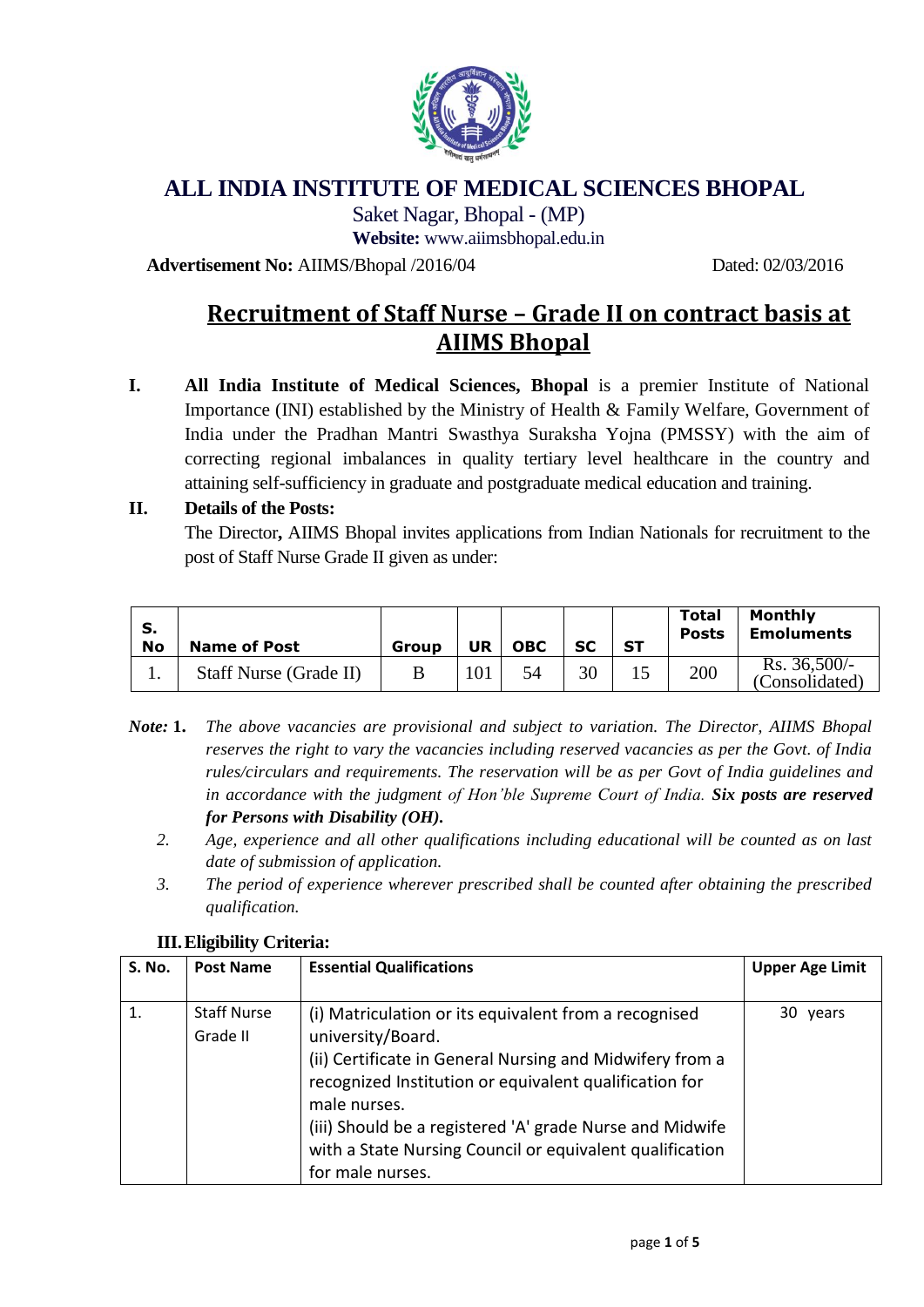**IV.** How to apply: On-line applications are invited for recruitment to aforementioned posts on contractual basis at AIIMS Bhopal. Detailed advertisement is hosted at the website of AIIMS Bhopal, [www.aiimsbhopal.edu.in,](http://www.aiimsbhopal.edu.in,/)

Application lacking complete information and non-remittance of requisite application fee are liable to be rejected without any further communication. Applications which remain in draft stage for any reason will not be considered.

### **V. Application Fees:**

- **For OPH, SC and ST candidates: NIL**
- For General/OBC candidates Rs. 600/- plus transaction charges as applicable.
- Fees shall be paid on-line at the time of submission of application form.
- Fee once remitted will not be refunded.

## **VI. Last Date of Application:** The on-line filling up of application form *will start on 3 rd March, 2016 and will close on 16th April, 2016 at 5.00 PM .*

- *Congestion of system may occur during last hours. The applicants are strongly advised not to wait till last date of submission to avoid rush and submit the application well in time.*
- The application will be considered only when it has been duly submitted by pressing submit *button.* After making payment you shall download the application form submitted by you*.* The candidate shall take print of the application form and submit it along with copy of the certificates by speed post.
- *Inadequately filled / incomplete applications may be summarily rejected.*
- **VII Documents:** Printed copy of on-line application form, two passport size photographs and two sets of self- attested photocopies of the following along with the originals must be submitted by speed post so as to reach at following address by **30/04/2016** at following address clearly mentioning the post applied for over the envelope.

### **Administrative Officer**

ALL INDIA INSTITUTE OF MEDICAL SCIENCES BHOPAL Saket Nagar, Bhopal - (MP)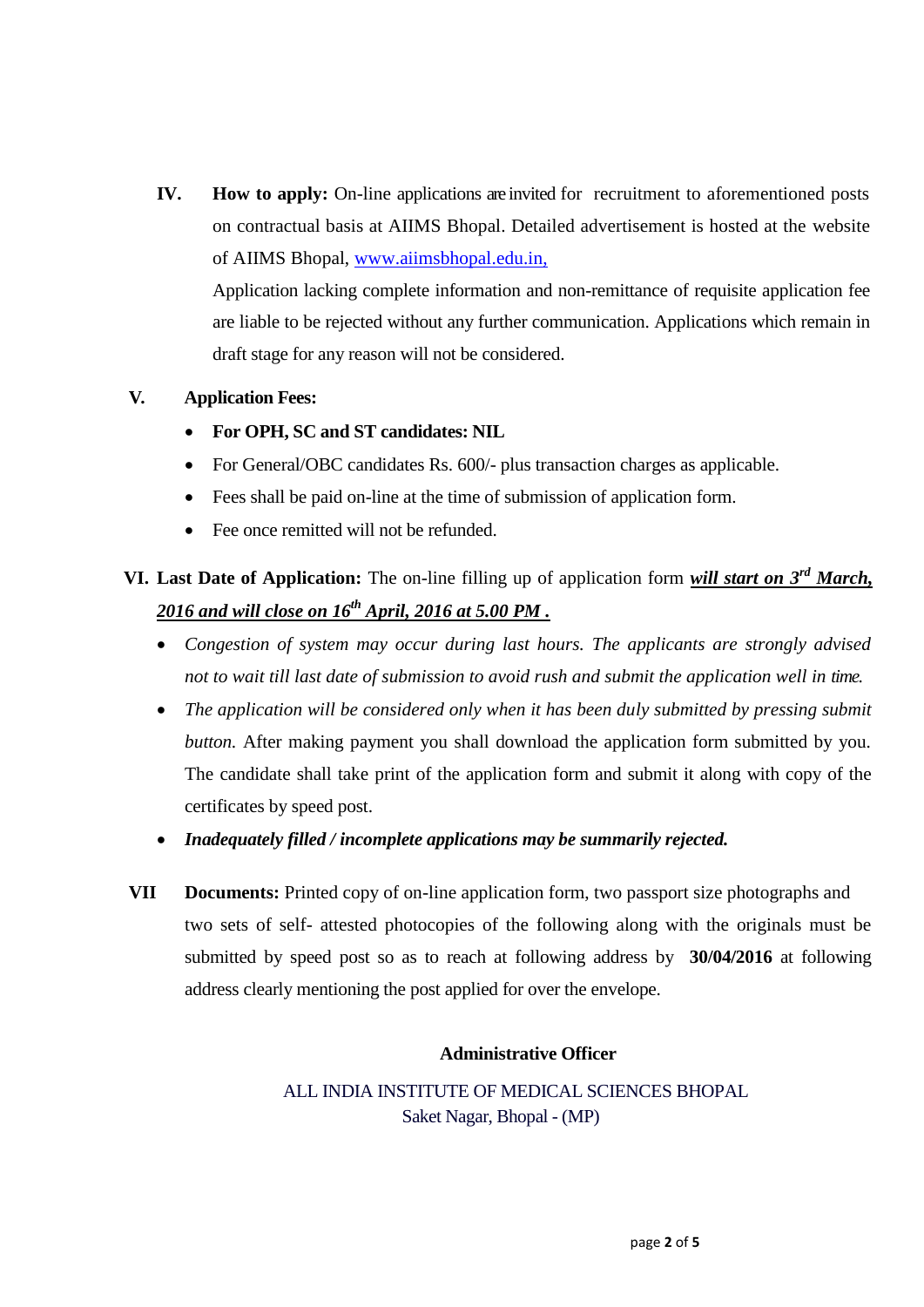- 1. "No Objection Certificate NOC' for those who are working in Central/ State Government / Semi Government/ Autonomous Institutions from their respective organization.
- 2. Degrees, Certificates, Mark-sheets, Age proof, Caste certificates, Experience certificates, and qualifying degree registration with State Council (if applicable). Registration with MP State Council (if applicable) will be mandatory before joining.

### **VIII. Age Relaxation:**

- 1. Age relaxation of 5 years for SC/ST, 3 years for OBC candidates and up to 5 years for persons already working in AIIMS Bhopal in any capacity will be admissible.
- 2. In the case of Orthopedic Physical Handicapped (OPH) candidates, age relaxation up to maximum period of 5 years for General Category, 8 years for OBC category and 10 years for SC/ST category candidates.
- **IX. The effective date for fulfilling eligibility criteria (including qualification and experience etc), upper age limit will be the last date of online submission of application to AIIMS Bhopal.**

#### **X. Reservation:**

- **1.** OBC Candidates will attach certificate in Annexure-V from the prescribed authority for Central Government posts along with certificate that the candidate does not belong to Creamy Layer. Date of issue of Certificate should not be earlier than 1 year of closing date of advertisement.
- **2.** SC/ST-certificate should be issued by Tehsildar or above rank officer in format of State/Central Government.
- **3.** The disability certificate should be issued by a duly constituted and authorized Medical Board of the State or Central Govt. Hospitals/Institutions and countersigned by Medical Superintendent / CMO /Head of Hospital / Institution.
- **4.** The Medical Board issuing certificate shall conform to guidelines of Ministry of Social Welfare and Empowerment (Govt. of India).
- **XI. Site of Written Examination:** Written examination will be held at Bhopal. No TA/DA will be paid for the same.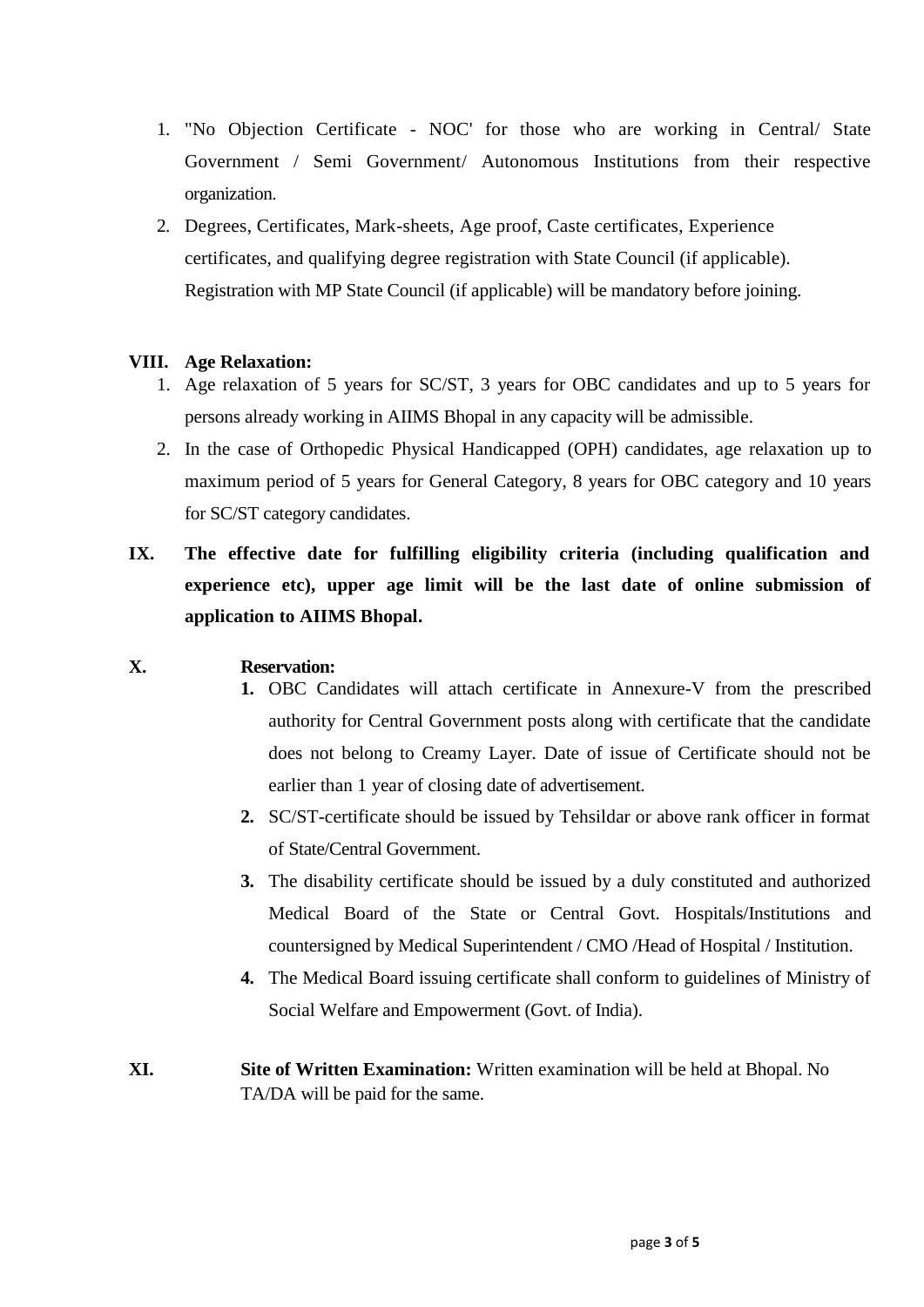### **TERMS & CONDITIONS**

- 1. **Tenure:** The assignments are purely on contract basis for a period of twelve months or till the time of regular recruitment whichever is earlier. This appointment will not vest any right to claim by the candidate for regular appointment or permanent absorption in the Institute or for continued contractual appointment.
- 2. **Remuneration:** The contract will entitle the contractual appointee to a consolidated monthly remuneration as mentioned above. The contractual appointee will not be entitled to any other allowances, financial benefits or concessions as admissible to Institute employees.
- 3. **Expiry of Contract:** The contract will automatically expire on completion of eleven months unless renewed with mutual consent for the decided period. The contractual appointment can be terminated at any time, by either side, by giving 30 days' notice or salary in lieu thereof.
- 4. **Leave:** The leave entitlement of the appointee shall be governed in terms of instructions contained in DoP&T OM No.12016/3/84-Estt.(L) dated 12.04.1985 as amended from time to time.
- 5. **Accommodation:** No hostel or any other accommodation will be provided by the Institute.
- 6. The candidate who is already in Central/State Government / Semi Government/ Autonomous Institutions service shall submit **'No Objection Certificate"** from the present employer at the time of written examination/ interview.
- 7. The prescribed qualification is minimum and mere possessing the same does not entitle any candidate for selection.
- 8. The candidate should bring along original certificates in support of his/her age, educational/ professional qualification, experience etc., two recent passport size colour photographs and a two sets of self-attested photocopies of the relevant documents failing which he/she will not be allowed to participate in the interview.
- 9. The candidate applying in response to this advertisement should satisfy themselves regarding their eligibility in all respects.
- 10. **No travelling or other allowances will be paid to the candidate for appearing in written examination/ interview or for joining the post.**
- 11. Canvassing of any kind will lead to disqualification.
- 12. Private practice of any type is prohibited.
- 13. He / She may have to work in shifts and can be posted at any place in the institute and its attached rural centres.
- 14. He / She is expected to conform to the rules of conduct and discipline as applicable to the Institute employees.
- 15. The decision of the Competent Authority regarding selection of the candidate will be final and no representations will be entertained in this regard.